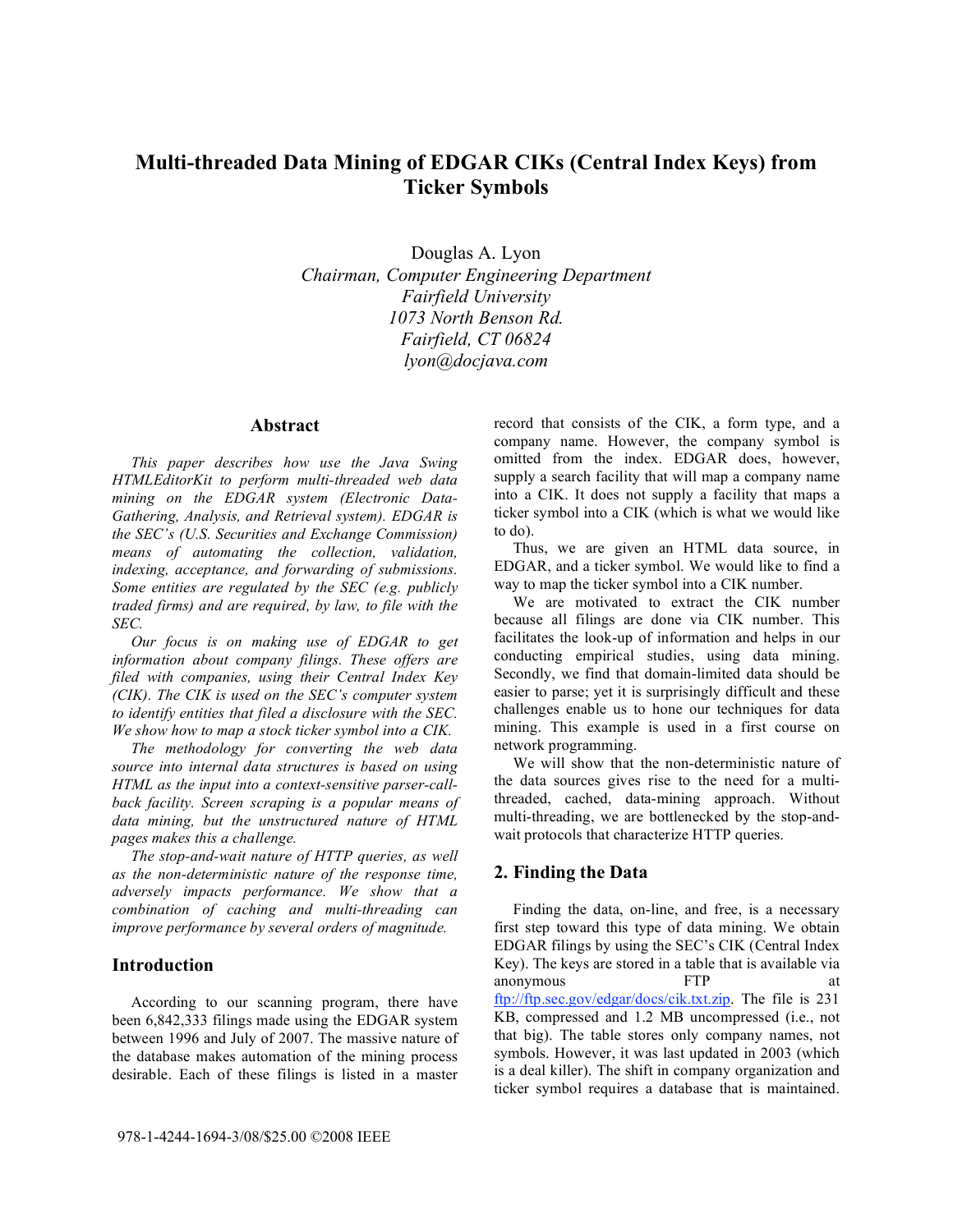Having out-of-date keys available for general use is both misleading and dangerous.

The keys are also available via a web-based GUI. The interface requires a company name (not a ticker symbol). However, we are used to entering ticker symbols and prefer it for human interface to our system. Thus, our first step is to map the ticker symbol into a company name, then use the company name to query the CIK database. It is then a matter of constructing an HTML parser that is able to extract the CIK from the EDGAR reply. For example:

http://www.sec.gov/cgi-

bin/cik.pl.c?company=home+depot

Yields an output on the screen that looks Figure 2-1.



#### Figure 2-1. The EDGAR CIK

To synthesize the URL needed to get the data, we use:

```
public static String getUrlCIK2(String
 companyName) {
 return "http://www.sec.gov/cgi-
 bin/cik.pl.c?company=" +
 UrlUtils.conditionUrl(companyName);
 }
Where:
 public static String
 conditionUrl(String s){
      return s.replaceAll(" ","%20");
 }
```
Is needed to make sure that illegal URL characters, like spaces, are replaced with their decimal equivalents. After a great deal of development, we discover that the EDGAR system has bugs in its' query results. For example, a search for: "Dominion Resources Inc" results in:

0000314712 DOMINION RESOURCES INC /DE/ 0000826613 DOMINION RESOURCES INC  $/TA/$  /TA 0000715957 DOMINION RESOURCES INC /VA/

#### 0000314712 DOMINION RESOURCES INC/DE/

The first (and last company) is "DIGITAL IMAGING RESOURCES INC". The second and third companies represent a change of location. For example, Dominion is listed as: "formerly: DOMINION RESOURCES INC /TA/ /TA (filings through 2006-03-27))". The term "TA" indicates that the CIK refers to a *transfer agent*. A transfer agent is an agency (usually a bank) that is appointed by a corporation to keep records of its stock and bond owners and to resolve problems about certificates. We typically skip transfer agents (as they are not primary filers).

Thus *getUrlCIK2* becomes the backup query engine, with the primary query formulated with (pseudo code):

getUrlCIK(String CompanyName){ try Url1..try url2…try url3…etc. }

This non-deterministic multiple-trial attempt at mapping a company name into a CIK is needed to provide a more robust means of doing the mapping. Thus, the approach of our algorithm is to automatically fallback to alternative sources. This results in unpredictable data mining performance.

#### **3. Analysis**

The *ParserCallBack* class uses HTML data to identify relevant data from the primary and secondary sources. In the case of the primary source, we get: <A HREF=

```
"/servlet/CompanyDBSearch?page=
```
detailed&cik=0000869614&main\_back=2"> In the case of the secondary source we get *hrefs* in the form of:

<a href="browse-edgar?action=

getcompany&CIK=354950">0000354950</a> Thus, we are interested in anchor tags that contain *href* attribute "CIK=". This is done with a combination of standard callback features and ad-hoc string manipulations. Each time we approach the problem of parsing new data, our goal is to make the parser tool a little bit more general (and thus reusable):

```
public class EdgarParser extends
HTMLEditorKit.ParserCallback {
   private HTML.Tag startTag = null;
    private HTML.Tag endTag = null;
    private String lastText = "";
    private int cik = 0;
    public EdgarParser(URL url) {
DataMiningUtils.mineParser(this, url);
```
} /\*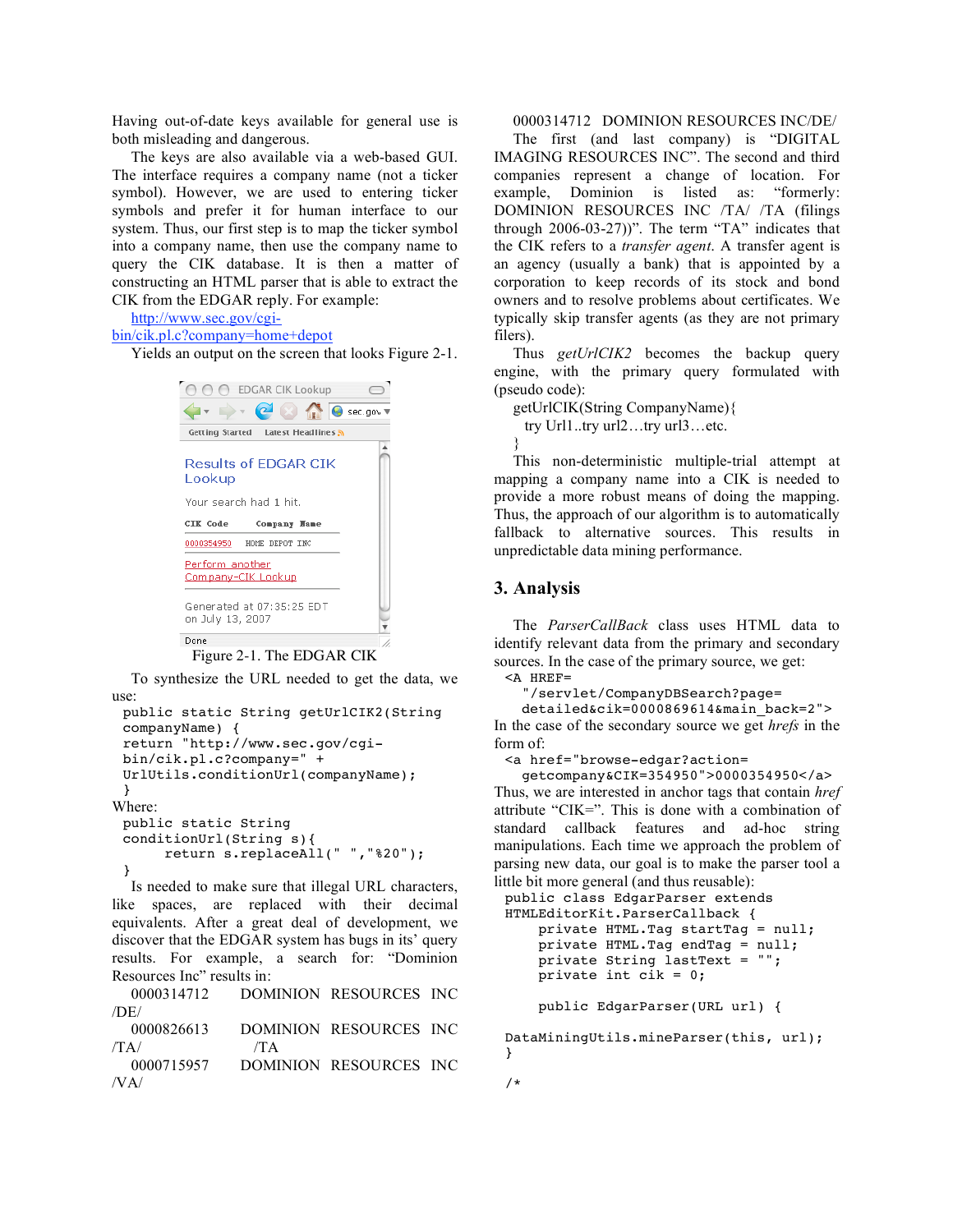```
<A
HREF="/servlet/CompanyDBSearch?page=det
ailed&cik=0000869614&main_back=2">
     */
    public void handleStartTag(HTML.Tag
startTag, MutableAttributeSet a, int
pos) {
        this.startTag = startTag;
if (startTag.equals(HTML.Tag.A)) {
    String href =
   ((String) a.getAttribute(
     HTML.Attribute.HREF)
     ).toUpperCase();
if (href.contains("CIK=")) {
    String s = StringUtils.isolate(
     href, "CIK=", "&");
if (s := null)cik = Integer.parseInt(s);
    else
//secondary url is being used
    cik = Integer.parseInt(
href.substring(href.indexOf("CIK=") +
4));
            }
        }
    }
```
We are using the *ParserCallBack* to look for the primary and secondary URLs:

 $<$  $A$ HREF="/servlet/CompanyDBSearch?page=det ailed&cik=0000869614&main\_back=2"> and: <a href="browse-

```
edgar?action=getcompany&CIK=354950">000
0354950
```
For example, on the secondary URL, the *href* attribute that is returned is:

browse-

getcik();

edgar?action=getcompany&CIK=354950 Thus it is a simple (though data-specific) matter to isolate the CIK string and parse it. The CIK is a unique key in the EDGAR database and is stored in:

```
public class Edgar {
 private String symbol;
```

```
private int cik = 0;
private URL urls[];
private DarTo darTo;
private String companyName;
private String urlCik;
GoogleSummaryData gd;
public Edgar(String symbol) throws
IOException, BadLocationException {
this.symbol = symbol;
```

```
gd = new GoogleSummaryParser(
       symbol).getValue();
companyName =
        gd.getCompanyName();
```

```
darTo = new DarTo(symbol);
}
private void getcik(){
    getCik1();
    if (cik == 0) {
  companyName =companyName.replaceAll(
    "INC", "").trim();
  companyName =
companyName.replaceFirst(
    "-", " ").trim();
  companyName =
companyName.replaceFirst(
  "\setminus(INTERACTIVE\setminus)", "").trim();
  getCik1();
}
}
    private void getCik1(){
        urlCik =
getUrlCIK(companyName);
        EdgarParser ep = new
EdgarParser(new URL(urlCik));
        cik = ep.getCik();
```
We make use of the Google summary data because YAHOO finance tends to mangle the name of the company in its title. We obtain the Google summary in order to obtain the company name and then transform the name into a form that the EDGAR system will recognize. The URL for Google finance is extracted from:

}

```
URL getUrl(String ticker){
   return new URL(
"http://finance.google.com/finance?q="
+ ticker);
}
```


Figure 2-2. Sample Google output

Figure 2-2 shows the title in the sample Google output. The SEC wants the commas and periods removed from the title, in order to recognize the query. It also wants a series of other changes to *normalize* the form of the company name. This logic was incorporated, in an ad-hoc string-manipulation procedure (pseudo code):

public void setCompanyName(String companyName) { Convert to upper case.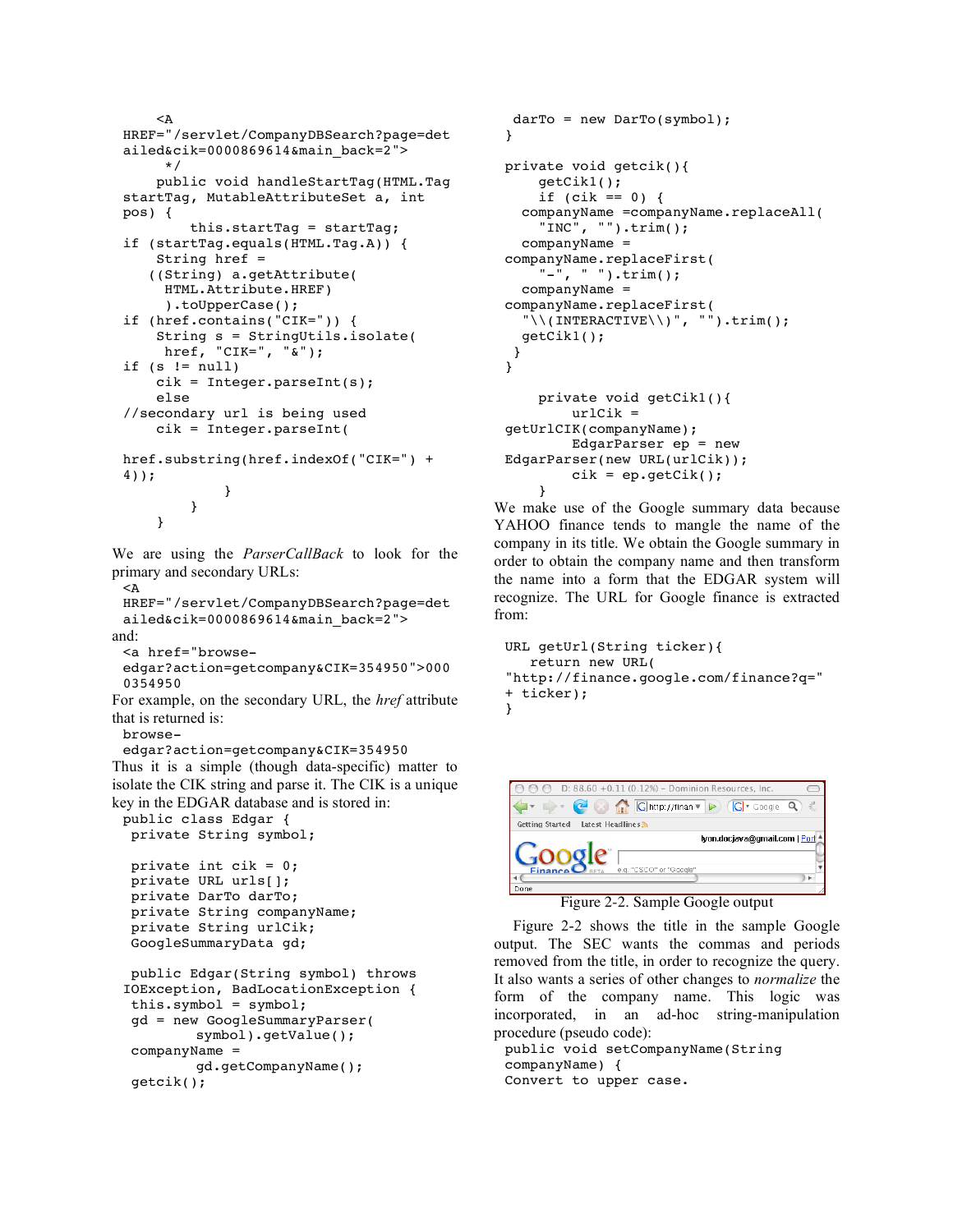```
Trim the spaces
Replace USA, with blank.
Replace CAPTITAL with blank.
Replace CORPORATION with CORP.
Replace COMPANY with CO.
  Etc.
```
Basically, we need a canonical company name for the mapping. For example, the EDGAR system is confused by "The Home Depot, Inc.", it wants "Home Depot Inc". Also, "TLC Vision Corporation (USA)" must be "TLC Vision Corporation". However, "Document Sciences Corporation "must be written as "Document Sciences Corp".

Even more special cases are needed with the EDGAR search engine when things don't work the first time, thus accounting for really messy string manipulations that look like (pseudo code):

If cik is unset

Replace INC with "", "-" with "" Replace "\INTERACTIVE\" with "" Execute an alternative CIK mining algorithm

For example:

testCik("asml");

ASML is a Dutch company that has an ADR in this country. Thus, it represents one of the more difficult companies to perform a lookup on. For example, when you search using *finance.yahoo.com* you get a response:

'ASML' is no longer valid. It has changed to ASMLD

Stockholders of ASML are surprised to learn of this apparent symbol change in their holdings (I have ASML employees in my class who were shocked by the news!). Apparently Yahoo changed its policy about listing tickers that represent ADRs'. Thankfully, *finance.google.com* still works, and you get a response:

ASML Holding N.V. (ADR) (Public, NASDAQ:ASML)

The test code prints the CIK and some company info:

```
void testCik(String tckr) {
EdgarGoogle e = new EdgarGoogle(tckr);
System.out.println(
"------"+e.getCompanyName()+"------");
System.out.println(
    "cik:" + e.getCik();
System.out.println(
   "url cik:" + e.getUrlCik());
}
```
### **4. Building the Interface**

We are interested in a new "killer application" for development, called the *JAddressBook* program. This program is able to chart historic stock volumes (and manage an address book, dial the phone, print labels,

do data-mining, etc.). The program can be run (as a web start application) from:

http://show.docjava.com:8086/book/cgij/ code/jnlp/addbk.JAddressBook.Main.jnlp<br>
000 stock sy...



Figure 4-1. The Stock Symbols Dialog

Figure 4-1 shows entry of stock symbols into the stock symbols dialog. Once the user selects "done" a table of EDGAR CIK numbers is constructed.

|                                                                                                  | Mon Jul                                                                                                    |                                                                                                                         | $\bigcirc$ Tue Jul 17                                                                                           |
|--------------------------------------------------------------------------------------------------|------------------------------------------------------------------------------------------------------------|-------------------------------------------------------------------------------------------------------------------------|-----------------------------------------------------------------------------------------------------------------|
| File<br>Edit                                                                                     |                                                                                                            | File<br>Edit                                                                                                            |                                                                                                                 |
| symbol<br>AAPL<br>CBRL<br><b>SPOR</b><br><b>SMG</b><br>NCC<br>EPL.<br>ATLS<br>CE<br>DPZ<br>LCAPA | cik<br>320193<br>1067294<br>892653<br>825542<br>69970<br>750199<br>1279228<br>1306830<br>1286681<br>869614 | symbol<br>AAPL<br>CBRL<br><b>SPOR</b><br><b>SMG</b><br><b>NCC</b><br>EPL<br><b>ATLS</b><br>CE<br><b>DPZ</b>             | cik<br>320193<br>1067294<br>892653<br>825542<br>69971<br>750199<br>1279228<br>103672<br>1286681                 |
| CCBP<br>PGI<br>AACC<br><b>NCI</b><br>ENTG<br>LINTA<br>TLCV<br><b>DOCX</b><br>BIIB<br><b>BRKS</b> | 730030<br>880804<br>1264707<br>1019737<br>1101302<br>869614<br>1010610<br>1016831<br>875045<br>933974      | LCAPA<br>CCBP<br>PGI<br>AACC<br>NCI<br><b>ENTG</b><br>LINTA<br><b>TLCV</b><br><b>DOCX</b><br><b>BIIB</b><br><b>BRKS</b> | 869614<br>928068<br>880804<br>1264707<br>1019737<br>1134623<br>869614<br>1010610<br>1016831<br>875045<br>933974 |

Figure 4-2. The CIK table Comparison

Figure 4-2 shows an image of the CIK table comparison for a series of different symbols. The old algorithm is on the left. The backup algorithm, is on the right. The CCBP (COMM BANCORP, INC.) has a disparity (along with NCC, and CE). The correct answer (for CCBP) is 730030 (i.e., the original algorithm). In fact, if we scan the primary source, we find that the CIK for the transfer agent is listed.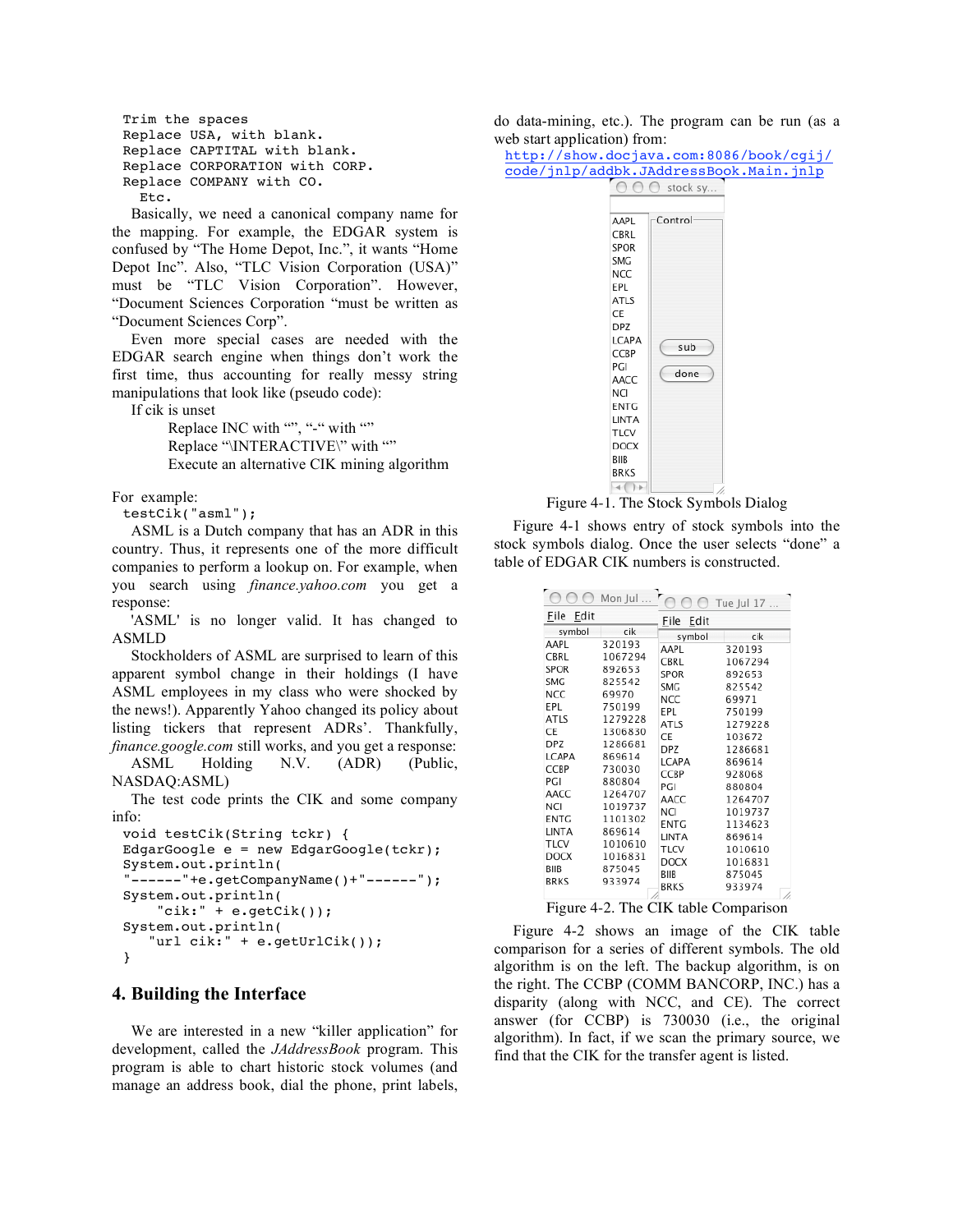|       | → C © © fervlet/CompanyDBSearch?s ▼ ▶ C C + Google |                                                                     | Q |
|-------|----------------------------------------------------|---------------------------------------------------------------------|---|
|       | <b>Getting Started</b><br>Latest Headlines 3       |                                                                     |   |
|       |                                                    | Search Results - Summary                                            |   |
|       |                                                    |                                                                     |   |
|       | 2 companies were found.                            |                                                                     |   |
| $1 -$ | COMM BANCORP INC<br>CIK: 0000730030                |                                                                     |   |
|       | Date of Last Update: 03/07/01                      | State of Incorporation: PENNSYLVANIA<br>Regulated Entity Type: NONE |   |
| 2.    | COMM BANCORP INC/PA/                               |                                                                     |   |
|       | $CIK$ $000928068$                                  | State of Incorporation:                                             |   |
|       | Date of Last Update: 08/09/94                      | Regulated Entity Type: TRANSFER AGENT                               |   |
|       |                                                    |                                                                     |   |

Figure 4-3. Image showing transfer agent

So, the program is not wrong, per-se, it just need to know if the how to disambiguate the primary filers and the transfer agent. Transfer agents generally appear lower on the list (another ad-hoc observation!). Thus, we program the algorithm to always take the first result from the list (another hard-coded business rule!). Since CIK numbers are listed in order of "date of last update", we can be assured of the most recent CIK number. This is very important for companies that change state of incorporation. Our benchmarks show that we can map a ticker symbol into a CIK number in about 1 second. Our benchmark ran 20 symbols through our lookup facility. This is slow, but acceptable unless you want to build a large CIK/symbol database in advance (a reasonable alternative).

## **5. Multi-threading**

In order to further speed our search for CIKs, we have resorted to creating a multi-threaded program that can resolve all the NASDAQ, NYSE and AMEX symbols into a single compressed CSV (Comma Separated Value) flat file. This can be used for fast lookups, when the symbol is already present in our cached data. We have placed the cached data on a web site, for ease of programmatic access.

Building a large cache, one symbol at a time, is very time consuming. Without multi-threading, the process would have taken days (rather than minutes). An easy quick hack was to make the lookups multi-threaded (and it makes the updates fun to watch!). The *MineAllCiks* class shows a fragment that gets a list of all the NASDAQ, NYSE and AMEX symbols (but not the pink sheets).

public class MineAllCiks {

```
private String symbols[];
    private Ciks ciks = new Ciks();
    private int numberOfJobsDone = 0;
    private int numberOfJobsRunning =
0;
public MineAllCiks(){
  Nasdaq nt = new Nasdag();
  NyseAmex na = new NyseAmex();
  symbols = StringUtils.merge(
   nt.getTickers(),
    na.getTickers());
```
Once we have a long list of symbols (over 5,000). We typically have 200 threads running concurrently (a number that we arrived at empirically, in order to loadbalance our systems queries so as not to time-out):

```
private void runAddCik(final int i) {
      numberOfJobsRunning++;
      new RunJob(1, false, 1) {
          public void run() {
              try {
                  addCik(symbols[i]);
              } catch (IOException e) {
              e.printStackTrace();
             } catch
(BadLocationException e) {
            e.printStackTrace();
            }
            numberOfJobsRunning--;
         }
     };
 }
```
Thus, the *RunJob* is a thread that runs only once and starts right away. Before the thread starts, it increments the *numberOfJobsRunning*. The thread decrements the *numberOfJobsRunning, upon termination*. This global variable is used to cause the launching to pause for 10 seconds if the number of threads exceeds 200:

```
private void addCiks(){
for (int i = 0;
     i < symbols.length; i++) {
           runAddCik(i);
// if the number of jobs running is
//greater than 200, sleep 10 seconds.
while (numberOfJobsRunning >200){
   int n = numberOfJobsRunning;
   sleep(10);
System.out.println(
         "before sleep:"+n+
         " after sleep:" +
        numberOfJobsRunning);
System.out.println(
         "#ofCiks:"+ciks.getSize());
       }
   }
}
```
The act of performing a query is very timeconsuming. Presently, our algorithm (unthreaded) takes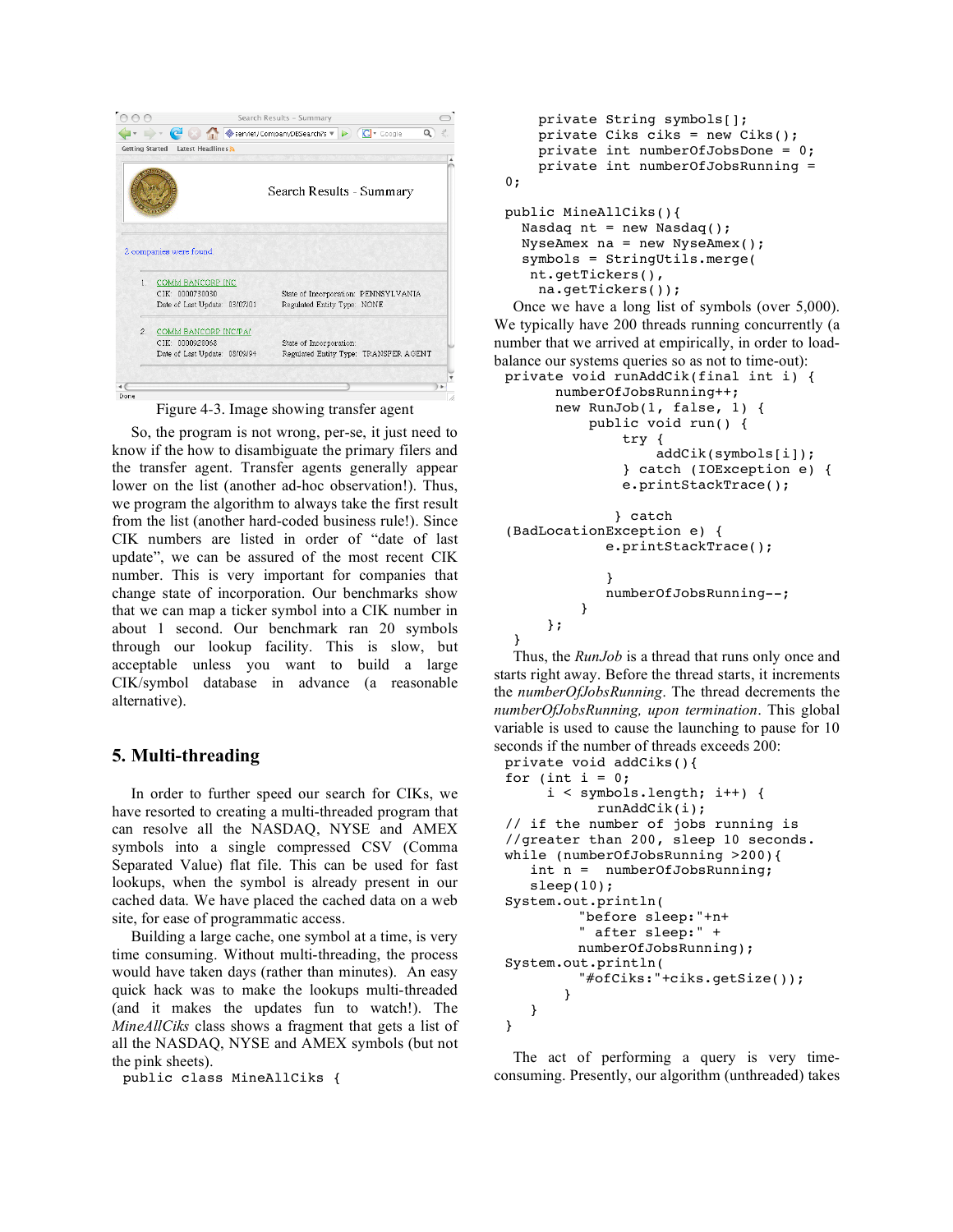1 second per symbol to map a symbol into a CIK. However, in the multi-threaded mode, the algorithm is nearly 3 orders of magnitude faster, on average. Still, it is too slow for interactive speed when the number of symbols is high. Thus, we have taken to building a database in advance by mining the EDGAR site and creating a compressed CSV file that is posted on the authors web page. The trade-off is that the database must be built off-line. Thus we trade-off space for time and pay now, rather than pay later. These are quickly downloaded to populate our cache of CIK-symbol pairs, using:

```
public static String[]
getSymbolCikCompany()
throws IOException {
return UrlUtils.getTxtGz(new
URL("http://show.docjava.com:8086/book/
cgij/code/data/symbolCikCompany.txt.gz"
));
```
}.

The compressed contains the vast majority of the symbols, CIKs and company names, greatly speeding our lookup.



Figure 5-1. Non-cached Performance

Figure 5-1 shows diminishing returns when data mining many CIKS with multiple thread. Clearly, after only 10 threads, we reach diminishing returns, and adding threads only slows down the entire system. After we build our database, we establish a cache on a local web-server. This is downloaded into memory and is used to speed up lookups. Once this cache is built, we are able to increase the number of threads and improve our look-up rate. If all the symbols are cached (from a pre-built flat-file that is downloaded) we are able to sustain a rate of 30,000 CIKS/second (on a 2.4 Ghz Intel Core 2 Duo). When the cache is missed, for a single thread, we only get 1 or 2 CIKS/second. Thus, the question of how many threads to use is a function of how many bad symbols there will be in the list. Our experiments show that most of the symbols will be good, but that a few bad symbols can slow down the

search by 4 orders of magnitude (for any given thread) Thus, with a cache in place, the number of threads that can be run has been found to be about 200. This is a comment more on the number of cache misses (on average) than the diminishing return performance shown in Figure 5-1. Thus, the limiting factor in the algorithm is a function of the average number of cache misses in the symbol look-up. This is something that is hard to predict, but can certainly be measured as a function of program use. Basically, we build the cache and look at the number of misses as a function of time. We call this *cache rot*. As the cache decays beyond a given point, it will need to be rebuilt. The question of how to implement this remains a topic of future work.

## **6. Previous Work**

The idea of mining other forms for CIK data is not new either. The InsiderNewsWire.com approach is to make use of the 4K filings to obtain CIK data [1]. The main drawback of this approach is that not all companies' files 4K's every year. Also, the database is held static and, when a symbol cannot be found, no look up is performed. This leads to an incorrect null result.

Our approach is a hybrid approach, where most of the symbols are already mapped and, for those that do not appear, we make use of our multi-threading to perform parallel mining of the CIK data.

The use of the *RunJob* to provide a command design pattern and a façade design pattern to threads is not new [2,3]. Nor, for that matter, is the use of *HtmlEditors* for data mining [4-7]. What is new is the use of the *HTMLEditorKit* for multi-threaded data mining. Also new is the application of data mining in finance. The use of financial data mining, via the *HtmlEditorKit*, to discover CIK symbol relationships is, as far as we know, a new contribution.

Another theme in the data mining area, that appears new, is the notion of repeated attempts to learn of specific data. That is, when our first attempt to learn the CIK symbol map failed, we made use of a secondary source.

The idea of mining EDGAR for data is not new, however, in the work of Grant and Conlon, the use only the header in the 10K filing to perform CIK extraction. Their focus was on the new XBRL format and natural language processing [8].

## **7. Conclusion**

In this paper we disclosed techniques that make use of the *HTMLEditorKit* and ad-hoc parsing to extract numeric, context-sensitive table data, from the web.